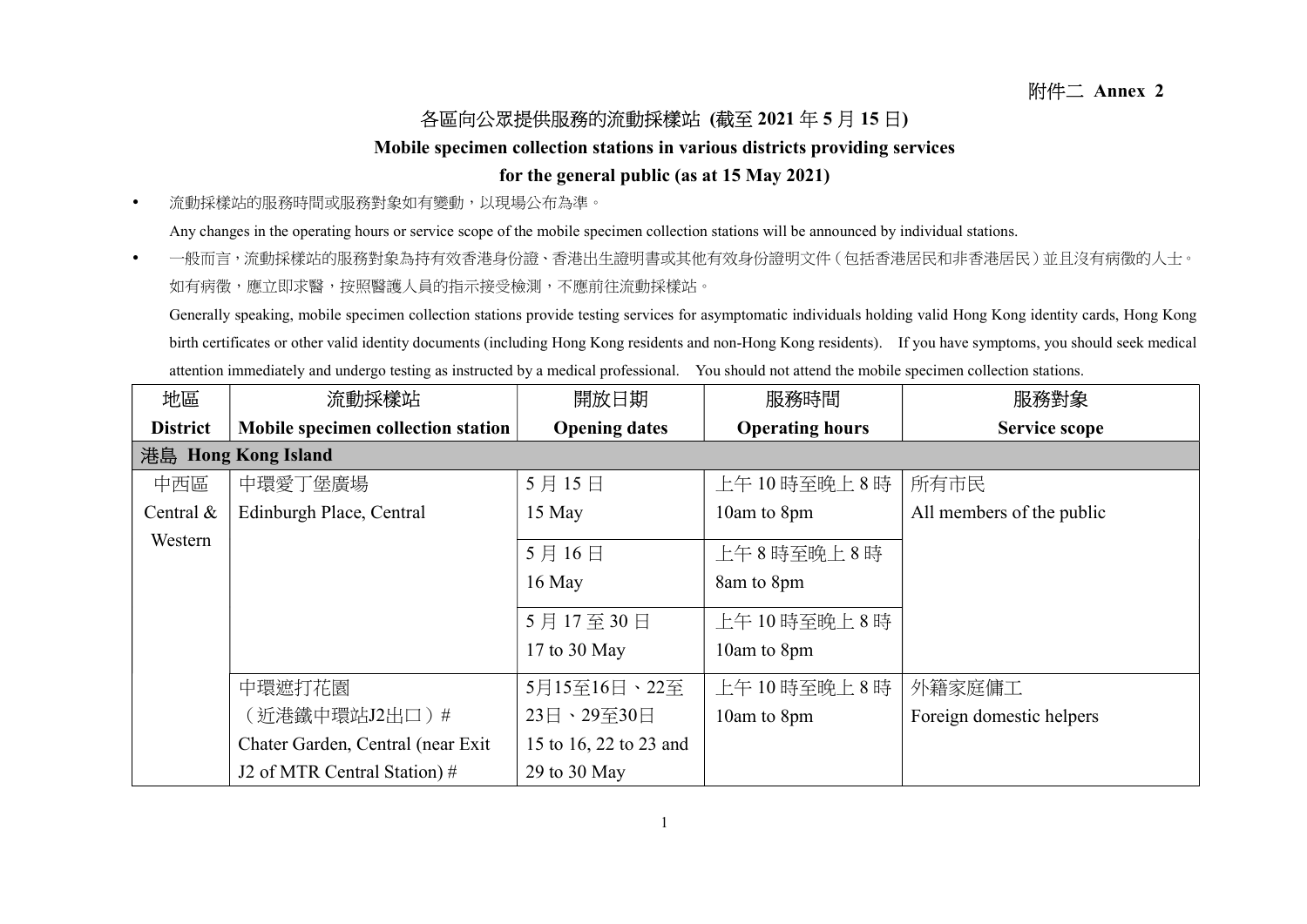| 中環統一碼頭道38號                        | 5月15日    | 上午10時至晚上8時  | 須接受強制檢測的人士(包括外籍                       |
|-----------------------------------|----------|-------------|---------------------------------------|
| 海港政府大樓外*                          | 15 May   | 10am to 8pm | 家庭傭工、餐飲業務員工及第                         |
| Outside Harbour Building, 38 Pier |          |             | 599F 章的表列處所員工)                        |
| Road, Central, Hong Kong*         | 5月16日    | 上午9時至晚上8時   | Persons subject to compulsory testing |
|                                   | $16$ May | 9am to 8pm  | (including foreign domestic helpers,  |
|                                   |          |             | staff of catering and scheduled       |
|                                   |          |             | premises under Cap. 599F)             |
|                                   |          |             |                                       |
| 中環9號及10號碼頭外                       | 5月15日    | 上午10時至晚上8時  | 須接受強制檢測的人士(包括外籍                       |
| Outside Central Piers No.9 and    | 15 May   | 10am to 8pm | 家庭傭工、餐飲業務員工及第                         |
| No.10                             |          |             | 599F 章的表列處所員工)                        |
|                                   | 5月16日    | 上午8時至晚上8時   | Persons subject to compulsory testing |
|                                   | 16 May   | 8am to 8pm  | (including foreign domestic helpers,  |
|                                   |          |             | staff of catering and scheduled       |
|                                   |          |             | premises under Cap. 599F)             |
|                                   |          |             |                                       |
| 堅彌地城遊樂場                           | 5月15日    | 上午10時至晚上8時  | 須接受強制檢測的人士(包括外籍                       |
| (科士街與士美菲路交界)                      | 15 May   | 10am to 8pm | 家庭傭工、餐飲業務員工及第                         |
| Kennedy Town Playground           |          |             | 599F 章的表列處所員工)                        |
| (Junction of Forbes Street and    | 5月16日    | 上午8時至晚上8時   | Persons subject to compulsory testing |
| Smithfield)                       | 16 May   | 8am to 8pm  | (including foreign domestic helpers,  |
|                                   |          |             | staff of catering and scheduled       |
|                                   |          |             | premises under Cap. 599F)             |
|                                   |          |             |                                       |
|                                   |          |             |                                       |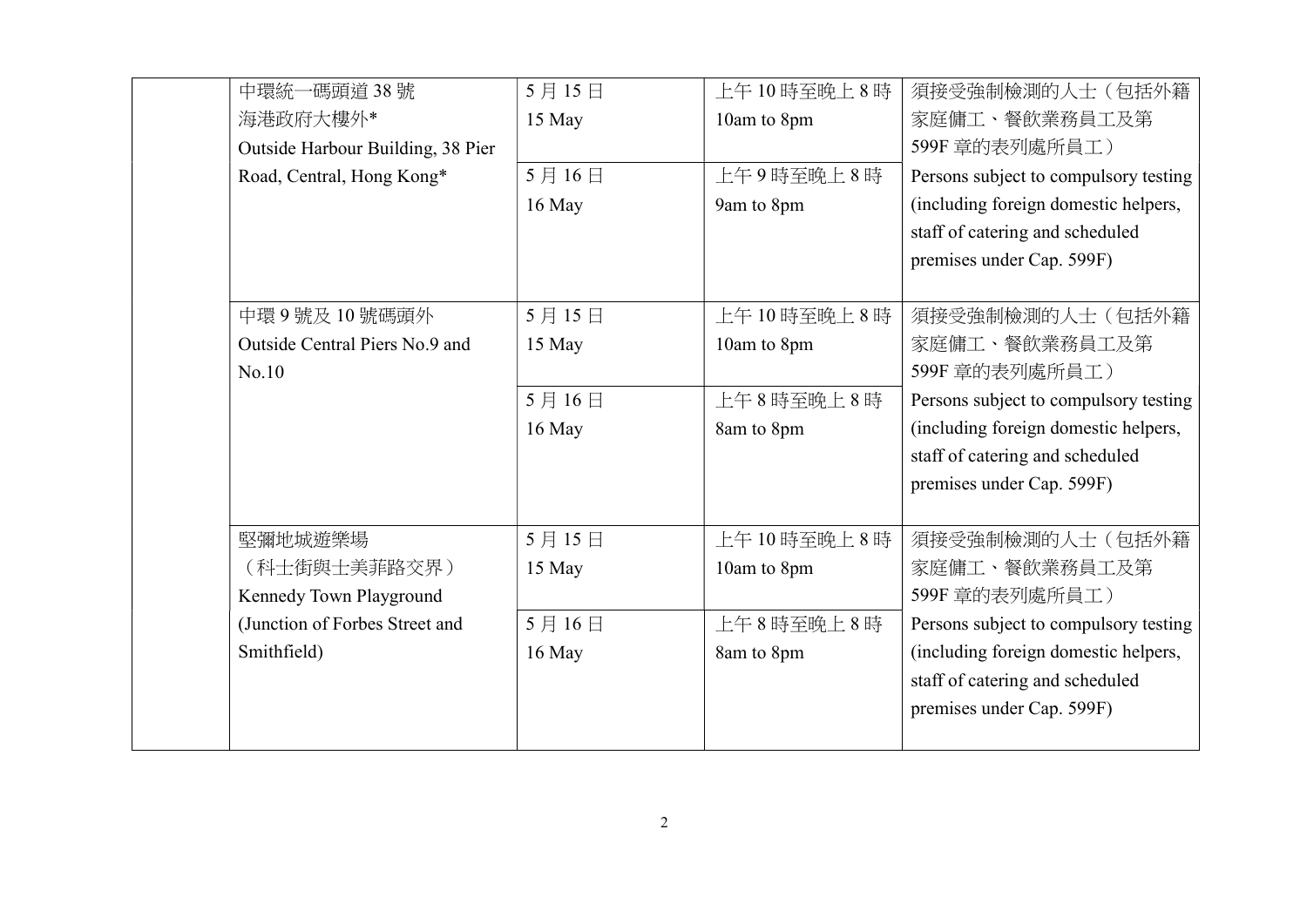|          | 西營盤社區綜合大樓                       | 5月15日                  | 上午10時至晚上8時  | 須接受強制檢測的人士(包括外籍                       |
|----------|---------------------------------|------------------------|-------------|---------------------------------------|
|          | (西營盤高街2號)*                      | 15 May                 | 10am to 8pm | 家庭傭工、餐飲業務員工及第                         |
|          | Sai Ying Pun Community Complex, |                        |             | 599F 章的表列處所員工)                        |
|          | 2 High Street, Sai Ying Pun *   | 5月16日                  | 上午9時至晚上8時   | Persons subject to compulsory testing |
|          |                                 | 16 May                 | 9am to 8pm  | (including foreign domestic helpers,  |
|          |                                 |                        |             | staff of catering and scheduled       |
|          |                                 |                        |             |                                       |
|          |                                 |                        |             | premises under Cap. 599F)             |
|          | 金鐘夏慤道添馬公園                       | 5月15日                  | 上午10時至晚上8時  | 須接受強制檢測的人士(包括外籍                       |
|          | Tamar Park, Harcourt Road,      | 15 May                 | 10am to 8pm | 家庭傭工、餐飲業務員工及第                         |
|          | Admiralty                       |                        |             | 599F 章的表列處所員工)                        |
|          |                                 | 5月16日                  | 上午8時至晚上8時   | Persons subject to compulsory testing |
|          |                                 | 16 May                 | 8am to 8pm  | (including foreign domestic helpers,  |
|          |                                 |                        |             | staff of catering and scheduled       |
|          |                                 |                        |             | premises under Cap. 599F)             |
| 灣仔       | 銅鑼灣維多利亞公園6號足球場                  | 5月15至16日、22至           | 上午10時至晚上8時  | 外籍家庭傭工                                |
| Wan Chai | (近港鐵天后站A2出口)#                   | 23日、29至30日             | 10am to 8pm | Foreign domestic helpers              |
|          | Soccer Pitch No. 6, Victoria    | 15 to 16, 22 to 23 and |             |                                       |
|          | Park, Causeway Bay (near Exit)  | 29 to 30 May           |             |                                       |
|          | A2 of MTR Tin Hau Station) #    |                        |             |                                       |
| 東區       | 鰂魚涌基利路1號                        | 5月15至16日               | 上午8時至晚上8時   | 須接受強制檢測的人士(包括外籍                       |
| Eastern  | 鰂魚涌社區會堂停車場                      | 15 to 16 May           | 8am to 8pm  | 家庭傭工、餐飲業務員工及第                         |
|          | Carpark of Quarry Bay Community |                        |             | 599F 章的表列處所員工)                        |
|          | Hall, 1 Greig Road, Quarry Bay  | 5月17至23日               | 上午10時至晚上8時  | Persons subject to compulsory testing |
|          |                                 | 17 to 23 May           | 10am to 8pm | (including foreign domestic helpers,  |
|          |                                 |                        |             | staff of catering and scheduled       |
|          |                                 |                        |             | premises under Cap. 599F)             |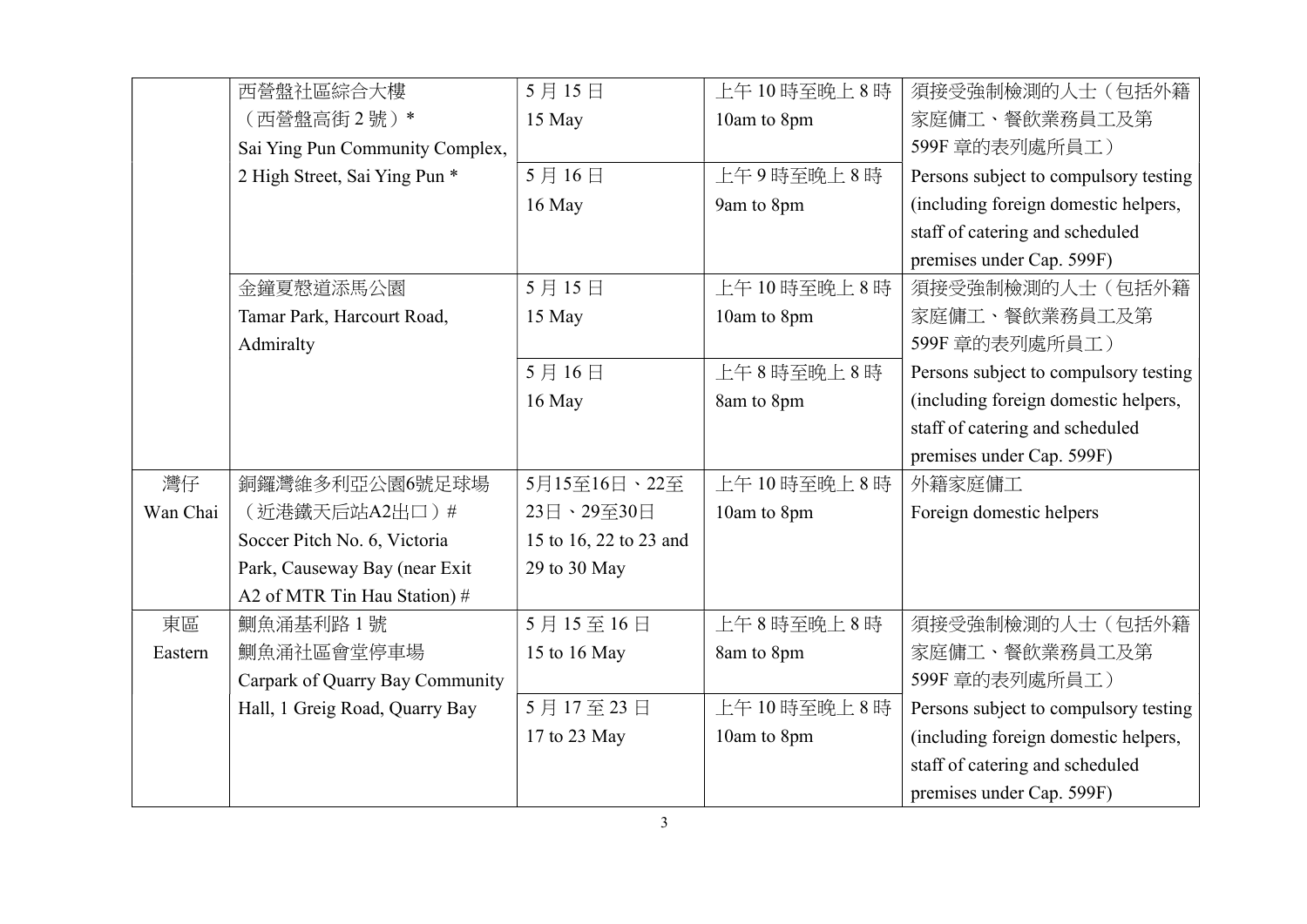| 鰂魚涌康怡花園 N 座對出空地                     | 5月16日        | 上午8時至晚上8時   | 須接受強制檢測的康怡花園居民及                        |
|-------------------------------------|--------------|-------------|----------------------------------------|
| Open space outside Block N of       | 16 May       | 8am to 8pm  | 工作人員 Residents and workers of          |
| Kornhill, Quarry Bay                |              |             | Kornhill subject to compulsory testing |
| 北角渣華道                               | 5月15至23日     | 上午10時至晚上8時  | 須接受強制檢測的人士(包括外籍                        |
| 北角汽車渡海輪碼頭遊樂場                        | 15 to 23 May | 10am to 8pm | 家庭傭工、餐飲業務員工及第                          |
| North Point Vehicular Ferry Pier    |              |             | 599F 章的表列處所員工)                         |
| Playground, Java Road, North Point  |              |             | Persons subject to compulsory testing  |
|                                     |              |             | (including foreign domestic helpers,   |
|                                     |              |             | staff of catering and scheduled        |
|                                     |              |             | premises under Cap. 599F)              |
| 小西灣道 15 號小西灣綜合大樓地                   | 5月15至23日     | 上午10時至晚上8時  | 須接受強制檢測的人士(包括外籍                        |
| 下小西灣社區會堂                            | 15 to 23 May | 10am to 8pm | 家庭傭工、餐飲業務員工及第                          |
| Siu Sai Wan Community Hall, G/F,    |              |             | 599F 章的表列處所員工)                         |
| Siu Sai Wan Complex, 15 Siu Sai     |              |             | Persons subject to compulsory testing  |
| Wan Road                            |              |             | (including foreign domestic helpers,   |
|                                     |              |             | staff of catering and scheduled        |
|                                     |              |             | premises under Cap. 599F)              |
| 柴灣怡盛街                               | 5月15至17日     | 上午10時至晚上8時  | 須接受強制檢測的人士(包括外籍                        |
| 柴灣公園(一號及二號籃球場)                      | 15 to 17 May | 10am to 8pm | 家庭傭工、餐飲業務員工及第                          |
| Chai Wan Park (Basketball Courts    |              |             | 599F 章的表列處所員工)                         |
| No.1 and 2), Yee Shing Street, Chai |              |             | Persons subject to compulsory testing  |
| Wan                                 |              |             | (including foreign domestic helpers,   |
|                                     |              |             | staff of catering and scheduled        |
|                                     |              |             | premises under Cap. 599F)              |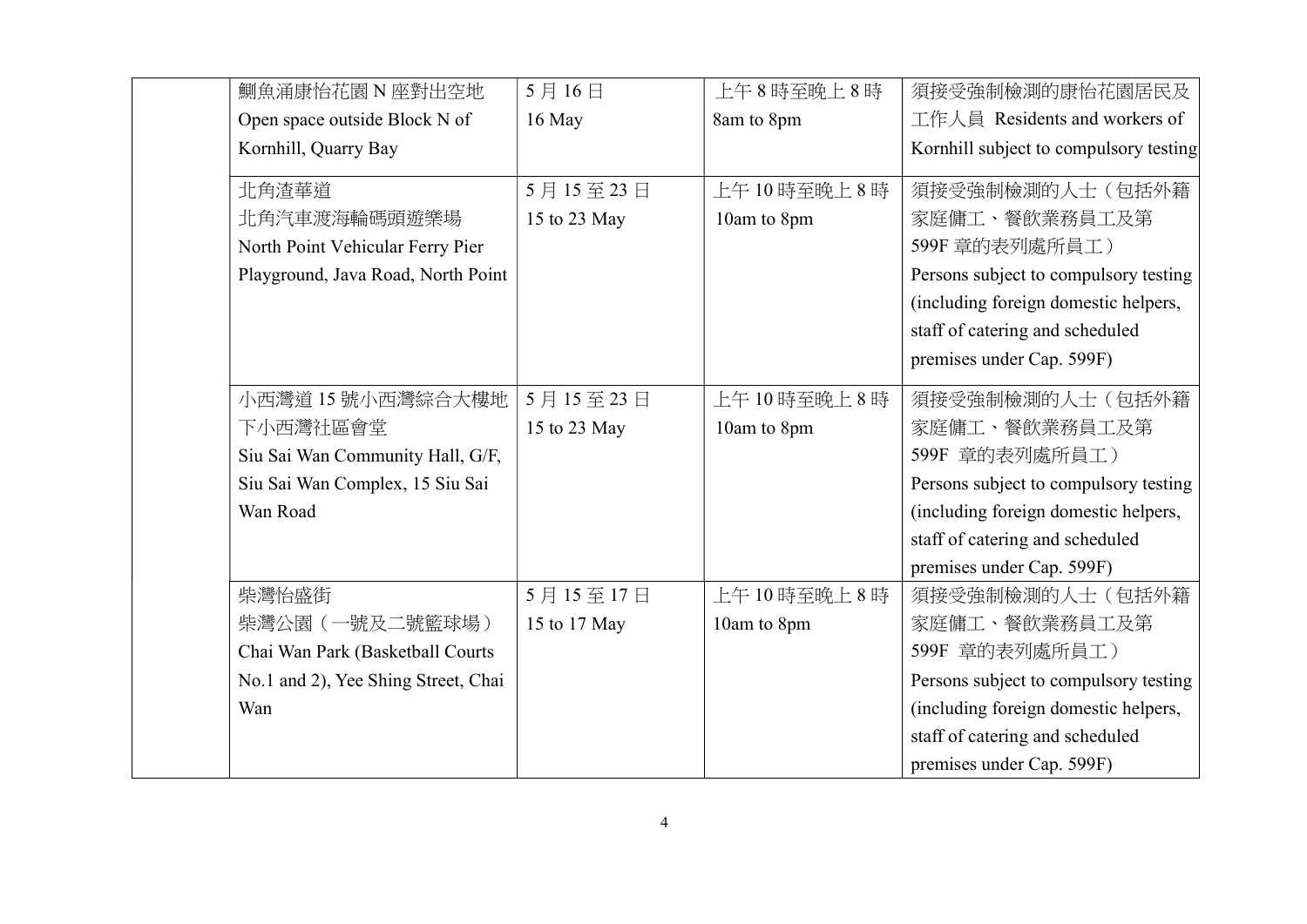|            | 柴灣興華邨一號遊樂場                        | 5月15至17日     | 上午10時至晚上8時  | 須接受強制檢測的人士(包括外籍                       |
|------------|-----------------------------------|--------------|-------------|---------------------------------------|
|            | Hing Wah Estate Playground No. 1, | 15 to 17 May | 10am to 8pm | 家庭傭工、餐飲業務員工及第                         |
|            | Chai Wan                          |              |             | 599F 章的表列處所員工)                        |
|            |                                   |              |             | Persons subject to compulsory testing |
|            |                                   |              |             | (including foreign domestic helpers,  |
|            |                                   |              |             | staff of catering and scheduled       |
|            |                                   |              |             | premises under Cap. 599F)             |
| 九龍 Kowloon |                                   |              |             |                                       |
| 黃大仙        | 黃大仙廣場                             | 直至 5月 30日    | 上午10時至晚上8時  | 所有市民                                  |
| Wong Tai   | Wong Tai Sin Square               | until 30 May | 10am to 8pm | All members of the public             |
| Sin        |                                   |              |             |                                       |
| 觀塘         | 觀塘海濱道126號                         | 5月17至27日     | 上午10時至晚上8時  | 須接受強制檢測的人士(包括外籍                       |
| Kwun       | 反轉天橋底一號場                          | 17 to 27 May | 10am to 8pm | 家庭傭工、餐飲業務員工及第                         |
| Tong       | Fly the Flyover 01, 126 Hoi Bun   |              |             | 599F 章的表列處所員工)                        |
|            | Road, Kwun Tong                   |              |             | Persons subject to compulsory testing |
|            |                                   |              |             | (including foreign domestic helpers,  |
|            |                                   |              |             | staff of catering and scheduled       |
|            |                                   |              |             | premises under Cap. 599F)             |
| 深水埗        | 長沙灣麗閣邨                            | 直至 5月 30日    | 上午10時至晚上8時  | 須接受強制檢測的人士(包括外籍                       |
| Sham       | 麗閣社區會堂                            | until 30 May | 10am to 8pm | 家庭傭工、餐飲業務員工及第                         |
| Shui Po    | Lai Kok Community Hall, Lai Kok   |              |             | 599F 章的表列處所員工)                        |
|            | Estate, Cheung Sha Wan            |              |             | Persons subject to compulsory testing |
|            |                                   |              |             | (including foreign domestic helpers,  |
|            |                                   |              |             | staff of catering and scheduled       |
|            |                                   |              |             | premises under Cap. 599F)             |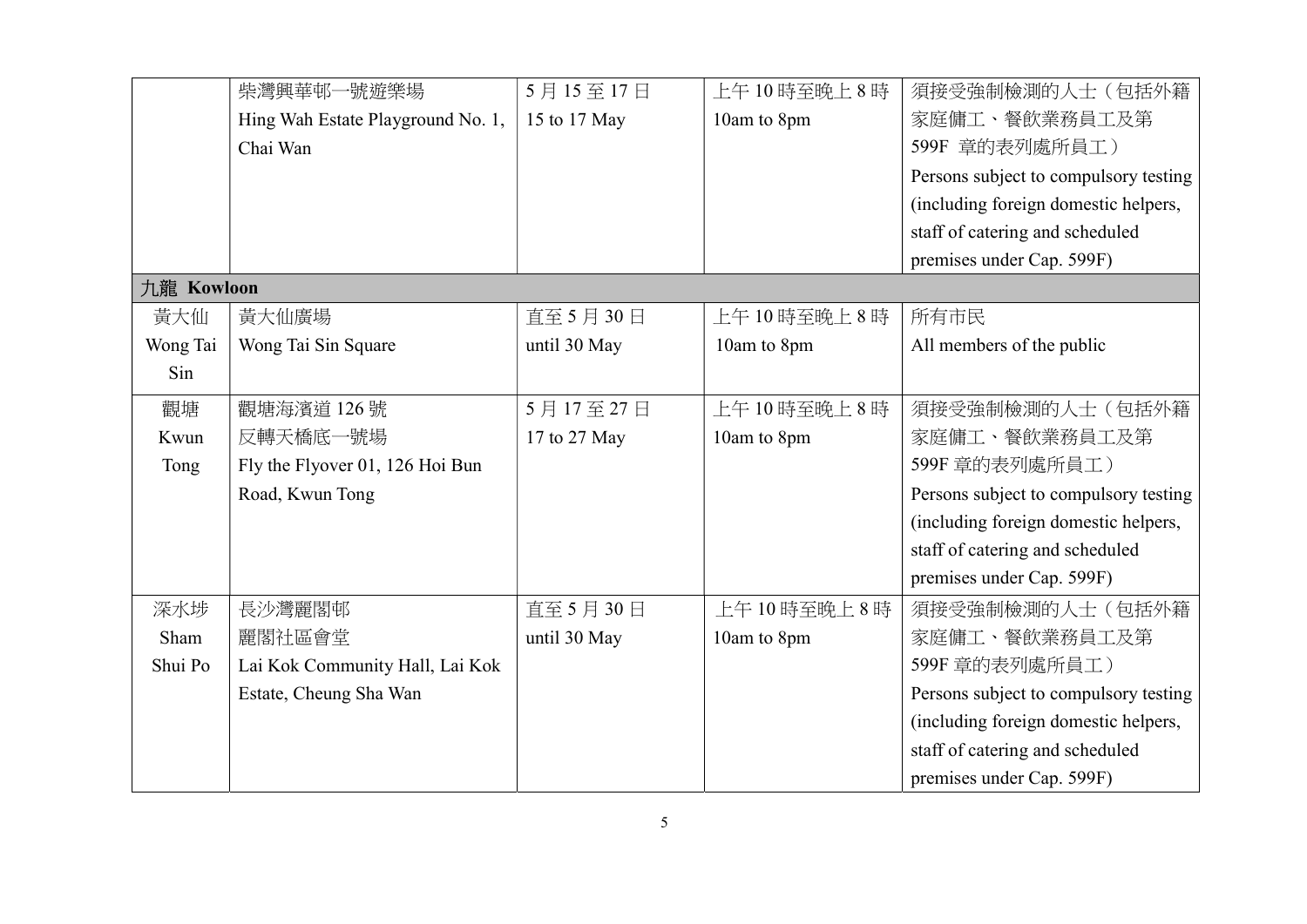|          | 楓樹街遊樂場                            | 5月15日                  | 中午12時至晚上8時    | 須接受強制檢測的人士(包括外籍                       |
|----------|-----------------------------------|------------------------|---------------|---------------------------------------|
|          | (長沙灣道及楓樹街交界)                      | 15 May                 | 12noon to 8pm | 家庭傭工、餐飲業務員工及第                         |
|          | Maple Street Playground, Junction |                        |               | 599F 章的表列處所員工)                        |
|          | of Cheung Sha Wan Road and        | 5月16日                  | 上午10時至晚上8時    | Persons subject to compulsory testing |
|          | Maple Street                      | 16 May                 | 10am to 8pm   | (including foreign domestic helpers,  |
|          |                                   |                        |               | staff of catering and scheduled       |
|          |                                   |                        |               | premises under Cap. 599F)             |
|          | 荔枝角公園入口                           | 5月15至16日、22至           | 上午10時至晚上8時    | 外籍家庭傭工                                |
|          | (近港鐵美孚站D出口)#                      | 23日、29至30日             | 10am to 8pm   | Foreign domestic helpers              |
|          | Lai Chi Kok Park entrance (near   | 15 to 16, 22 to 23 and |               |                                       |
|          | Exit D of MTR Mei Foo Station) #  | 29 to 30 May           |               |                                       |
| 油尖旺      | 廣東道/佐敦道交界                         | 直至 5月17日               | 上午10時至晚上8時    | 所有市民                                  |
| Yau Tsim | 九龍佐治五世紀念公園                        | until 17 May           | 10am to 8pm   | All members of the public             |
| Mong     | 七人足球場                             |                        |               |                                       |
|          | 7-a-side Soccer Pitch of King     |                        |               |                                       |
|          | George V Memorial Park, Kowloon   |                        |               |                                       |
|          | (Junction of Canton Road and      |                        |               |                                       |
|          | Jordan Road)                      |                        |               |                                       |
|          | 大角咀櫸樹街                            | 5月15至16日               | 上午10時至晚上8時    | 須接受強制檢測的人士(包括外籍                       |
|          | (近渠務署污水泵房)                        | 15 to 16 May           | 10am to 8pm   | 家庭傭工、餐飲業務員工及第                         |
|          | Beech Street, Tai Kok Tsui (near  |                        |               | 599F 章的表列處所員工)                        |
|          | Drainage Services Department      |                        |               | Persons subject to compulsory testing |
|          | Sewage Pumping Station)           |                        |               | (including foreign domestic helpers,  |
|          |                                   |                        |               | staff of catering and scheduled       |
|          |                                   |                        |               | premises under Cap. 599F)             |
|          |                                   |                        |               |                                       |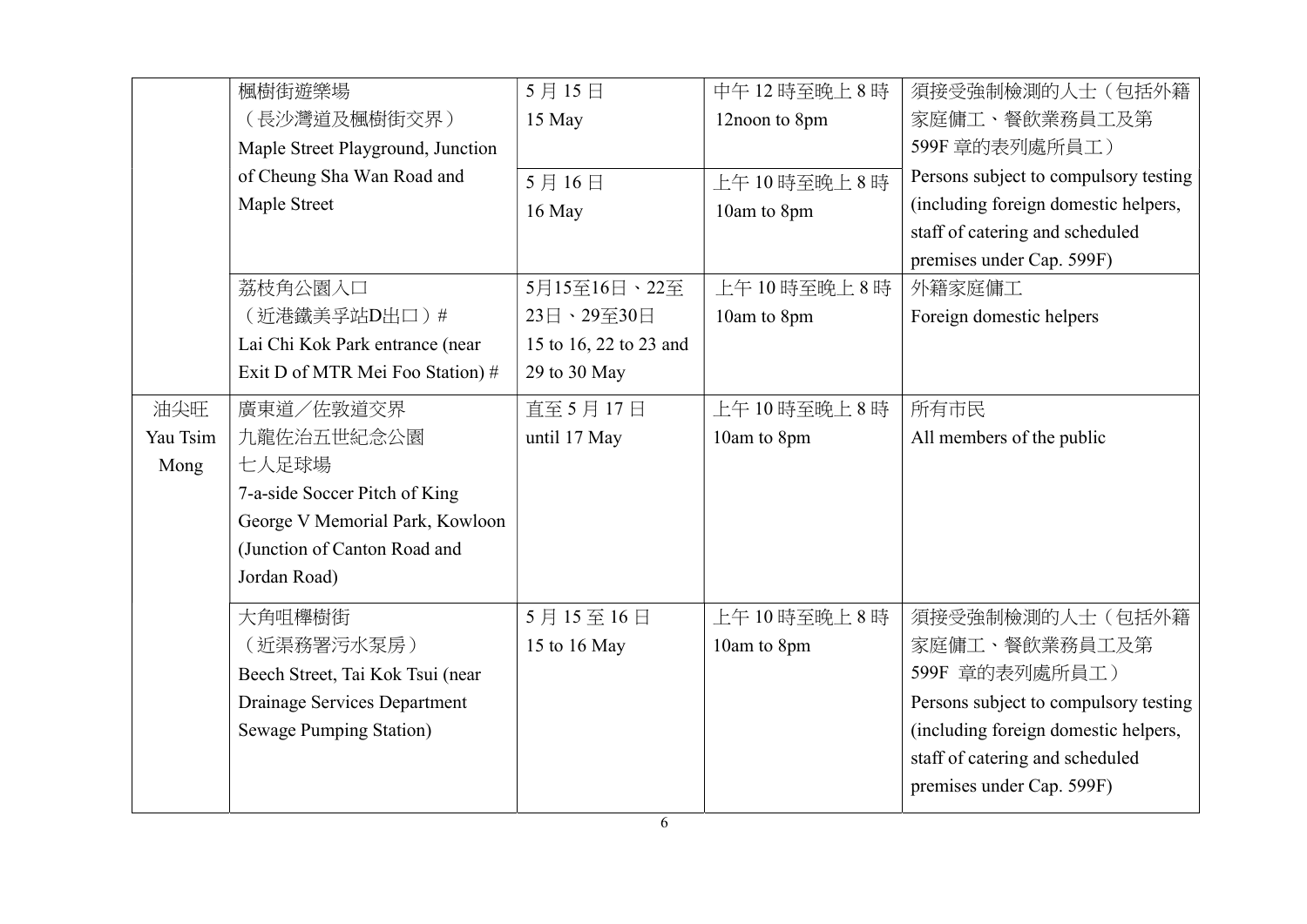| 旺角上海街 557號                        | 5月15至16日     | 上午10時至晚上8時  | 須接受強制檢測的人士(包括外籍                       |
|-----------------------------------|--------------|-------------|---------------------------------------|
| (朗豪坊對面)                           | 15 to 16 May | 10am to 8pm | 家庭傭工、餐飲業務員工及第                         |
| 557 Shanghai Street, Mong Kok     |              |             | 599F 章的表列處所員工)                        |
| (opposite to Langham Place)       |              |             | Persons subject to compulsory testing |
|                                   |              |             | (including foreign domestic helpers,  |
|                                   |              |             | staff of catering and scheduled       |
|                                   |              |             | premises under Cap. 599F)             |
| 旺角洗衣街59號                          | 直至 5月17日     | 上午10時至晚上8時  | 所有市民                                  |
| 麥花臣遊樂場                            | until 17 May | 10am to 8pm | All members of the public             |
| MacPherson Playground, 59 Sai     |              |             |                                       |
| Yee Street, Mong Kok              |              |             |                                       |
| 油麻地鴉打街臨時遊樂場                       | 直至 5月17日     | 上午10時至晩上8時  | 餐飲業務員工及第599F 章的表列                     |
| <b>Arthur Street Temporary</b>    | until 17 May | 10am to 8pm | 處所員工 Staff of catering and            |
| Playground, Yau Ma Tei            |              |             | scheduled premises under Cap. 599F    |
|                                   |              |             |                                       |
|                                   |              |             | 外籍家庭傭工                                |
|                                   |              |             | Foreign domestic helpers              |
| 尖東加連威老道 100號                      | 直至 5月16日     | 上午10時至晚上8時  | 所有市民                                  |
| 100 Granville Road, Tsim Sha Tsui | until 16 May | 10am to 8pm | All members of the public             |
| East                              |              |             |                                       |
| 尖沙咀漢口道 5-15 號漢口中心外                | 直至 5月16日     | 上午10時至晚上8時  | 所有市民                                  |
| Outside Hankow Centre, 5-15       | until 16 May | 10am to 8pm | All members of the public             |
| Hankow Road, Tsim Sha Tsui        |              |             |                                       |
|                                   |              |             |                                       |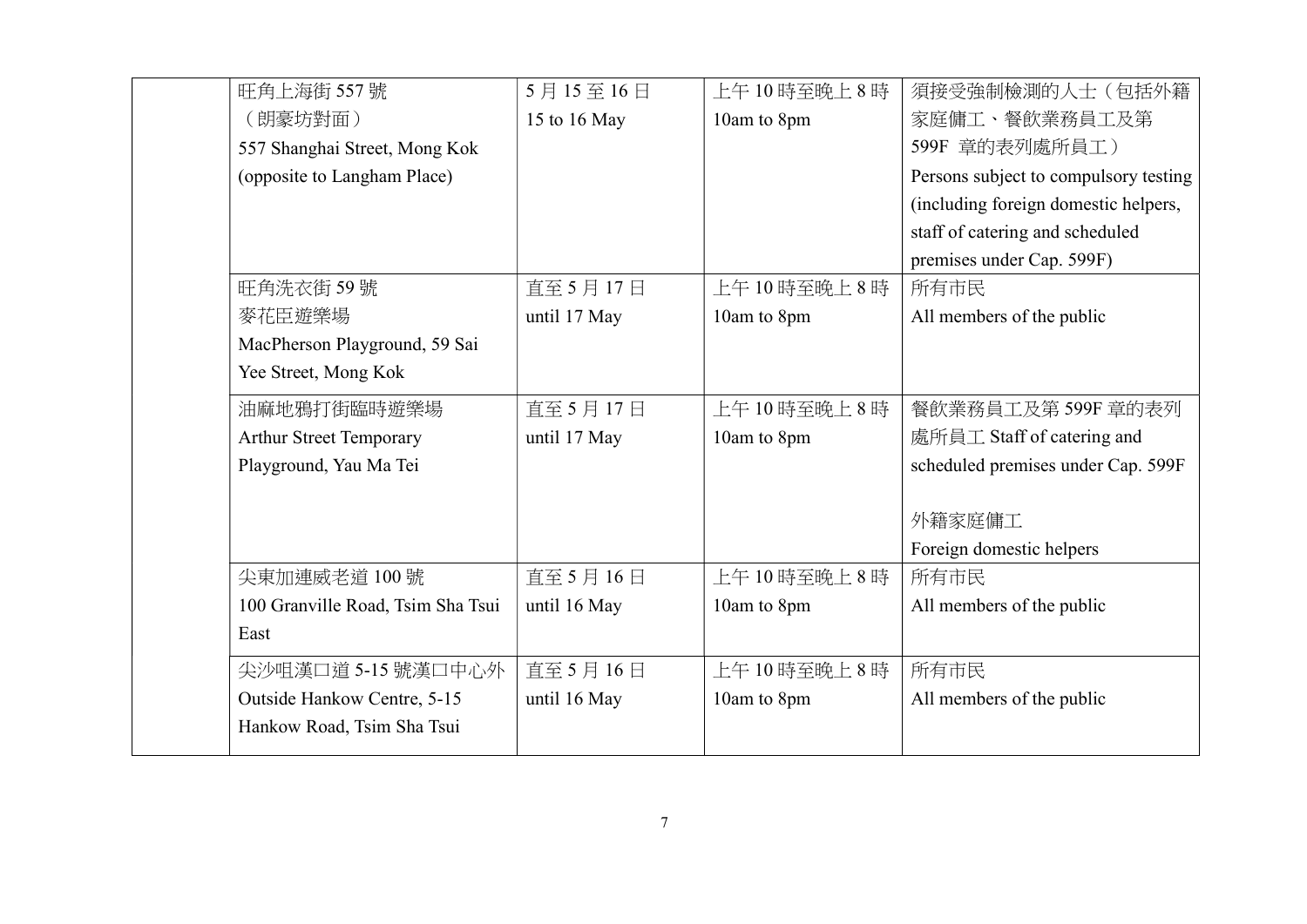|                    | 九龍公園小型足球場                           | 5月15至16日               | 上午10時至晚上8時    | 外籍家庭傭工                                |
|--------------------|-------------------------------------|------------------------|---------------|---------------------------------------|
|                    | (近港鐵佐敦站 C 出口)                       | 15 to 16 May           | 10am to 8pm   | Foreign domestic helpers              |
|                    | Mini-Soccer Pitch, Kowloon Park     |                        |               |                                       |
|                    | (near Exit C of MTR Jordan Station) |                        |               |                                       |
| 新界 New Territories |                                     |                        |               |                                       |
| 荃灣                 | 沙咀道遊樂場                              | 直至 5月 30日              | 上午8時至晚上8時     | 所有市民                                  |
| Tsuen              | Sha Tsui Road Playground            | until 30 May           | 8am to 8pm    | All members of the public             |
| Wan                |                                     |                        |               |                                       |
|                    | 荃灣公園大河道入口                           | 5月15至16日、22至           | 上午10時至晚上8時    | 外籍家庭傭工                                |
|                    | (近港鐵荃灣西站D出口)#                       | 23日、29至30日             | 10am to 8pm   | Foreign domestic helpers              |
|                    | Tsuen Wan Park Tai Ho Road          | 15 to 16, 22 to 23 and |               |                                       |
|                    | entrance (near Exit D of MTR        | 29 to 30 May           |               |                                       |
|                    | Tsuen Wan West Station) #           |                        |               |                                       |
|                    | 荃威花園 R 座 7 樓平台                      | 5月15日                  | 上午11時至晚上9時    | 須接受強制檢測的荃威花園居民及                       |
|                    | Podium, 7/F, Block R, Allway        | 15 May                 | 11am to 9pm   | 工作人員 Residents and workers of         |
|                    | Gardens                             |                        |               | Allway Gardens subject to             |
|                    |                                     |                        |               | compulsory testing                    |
| 葵青                 | 葵涌運動場                               | 5月15日                  | 中午12時至晚上8時    | 須接受強制檢測的人士(包括外籍                       |
| Kwai               | (興盛路93號,近葵青劇院)                      | 15 May                 | 12noon to 8pm | 家庭傭工、餐飲業務員工及第                         |
| <b>Tsing</b>       | Kwai Chung Sports Ground            |                        |               | 599F 章的表列處所員工)                        |
|                    | (93 Hing Shing Road, near Kwai      | 5月16至23日               |               | Persons subject to compulsory testing |
|                    | Tsing Theatre)                      |                        | 上午10時至晚上8時    | (including foreign domestic helpers,  |
|                    |                                     | 16 to 23 May           | 10am to 8pm   | staff of catering and scheduled       |
|                    |                                     |                        |               | premises under Cap. 599F)             |
|                    |                                     |                        |               |                                       |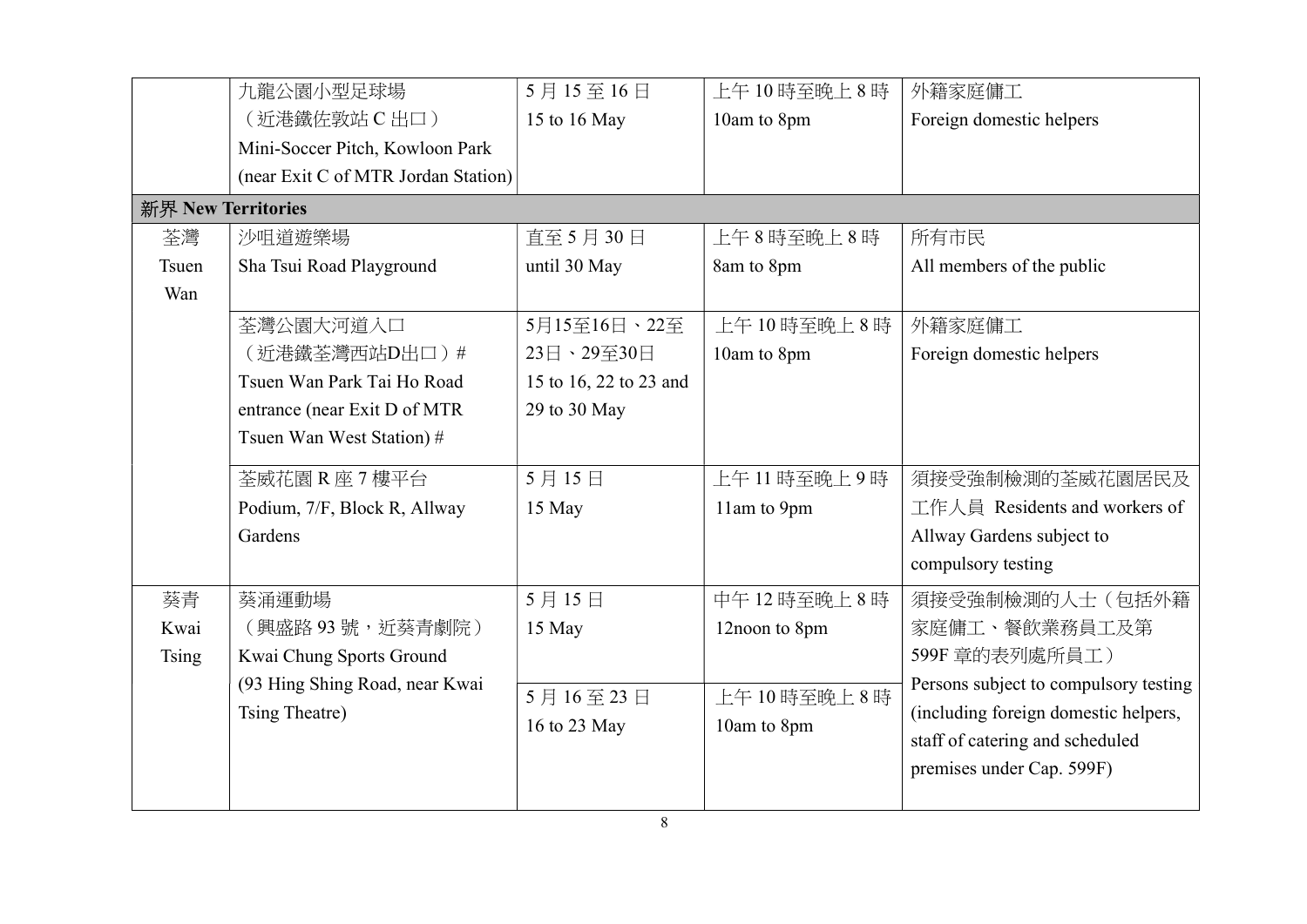| 元朗       | 元朗安興街安興遊樂場                         | 直至 5月 30日    | 上午8時至晚上8時     | 所有市民                                  |
|----------|------------------------------------|--------------|---------------|---------------------------------------|
| Yuen     | On Hing Playground on On Hing      | until 30 May | 8am to 8pm    | All members of the public             |
| Long     | Street, Yuen Long                  |              |               |                                       |
|          |                                    |              |               |                                       |
|          | 天水圍天瑞路 7號                          | 直至 5月 30日    | 上午8時至晚上8時     | 所有市民                                  |
|          | 天瑞體育館                              | until 30 May | 8am to 8pm    | All members of the public             |
|          | Tin Shui Sports Centre, No. 7, Tin |              |               |                                       |
|          | Shui Road, Tin Shui Wai            |              |               |                                       |
|          |                                    |              |               |                                       |
| 屯門       | 建生社區會堂                             | 直至 5月23日     | 上午10時至晚上8時    | 所有市民                                  |
| Tuen Mun | Kin Sang Community Hall            | until 23 May | 10am to 8pm   | All members of the public             |
| 沙田       | 源禾路1號沙田大會堂廣場 (近                    | 直至 5月30日     | 上午10時至晚上8時    | 須接受強制檢測的人士(包括外籍                       |
| Sha Tin  | 新城市廣場)                             | until 30 May | 10am to 8pm   | 家庭傭工、餐飲業務員工及第                         |
|          | Plaza, Sha Tin Town Hall, 1 Yuen   |              |               | 599F 章的表列處所員工)                        |
|          | Wo Road (near New Town Plaza)      |              |               | Persons subject to compulsory testing |
|          |                                    |              |               | (including foreign domestic helpers,  |
|          |                                    |              |               | staff of catering and scheduled       |
|          |                                    |              |               | premises under Cap. 599F)             |
| 西貢       | 寶琳貿泰路花園                            | 5月15日        | 中午12時至晚上8時    | 須接受強制檢測的人士(包括外籍                       |
| Sai Kung | Mau Tai Road Garden in Po Lam      | 15 May       | 12noon to 8pm | 家庭傭工、餐飲業務員工及第                         |
|          |                                    |              |               | 599F 章的表列處所員工)                        |
|          |                                    | 5月16日        | 上午10時至晚上8時    | Persons subject to compulsory testing |
|          |                                    | 16 May       | 10am to 8pm   | (including foreign domestic helpers,  |
|          |                                    |              |               | staff of catering and scheduled       |
|          |                                    |              |               | premises under Cap. 599F)             |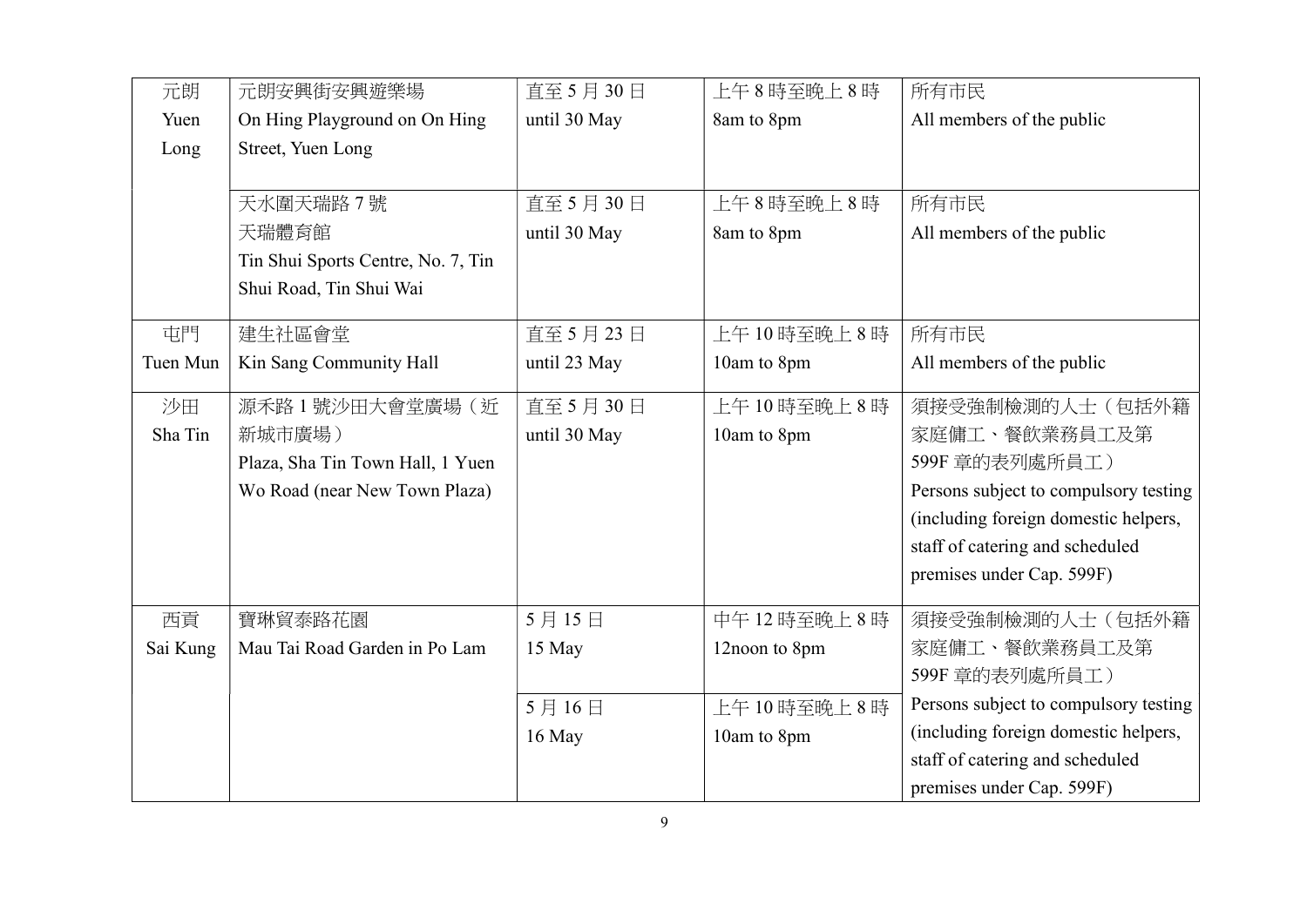|         | 西貢親民街8號                           | 5月15日        | 中午12時至晚上8時    | 須接受強制檢測的人士(包括外籍                       |
|---------|-----------------------------------|--------------|---------------|---------------------------------------|
|         | 西貢賽馬會大會堂停車場                       | 15 May       | 12noon to 8pm | 家庭傭工、餐飲業務員工及第                         |
|         | Carpark of the Sai Kung Jockey    |              |               | 599F 章的表列處所員工)                        |
|         | Club Town Hall, 8 Chan Man        | 5月16日        | 上午10時至晚上8時    | Persons subject to compulsory testing |
|         | Street, Sai Kung                  | 16 May       | 10am to 8pm   | (including foreign domestic helpers,  |
|         |                                   |              |               | staff of catering and scheduled       |
|         |                                   |              |               | premises under Cap. 599F)             |
| 大埔      | 大埔鄉事會街2號                          | 直至 5月 30日    | 上午10時至晚上8時    | 所有市民                                  |
| Tai Po  | 大埔社區中心籃球場                         | until 30 May | 10am to 8pm   | All members of the public             |
|         | Basketball Court, Tai Po          |              |               |                                       |
|         | Community Centre, No. 2 Heung     |              |               |                                       |
|         | Sze Wui Street, Tai Po            |              |               |                                       |
|         |                                   |              |               |                                       |
| 離島      | 東涌北公園七人硬地足球場                      | 直至 5月 30日    | 上午10時至晚上8時    | 所有市民                                  |
| Islands | 7-a-side Hard-surfaced Soccer     | until 30 May | 10am to 8pm   | All members of the public             |
|         | Pitch, Tung Chung North Park      |              |               |                                       |
|         | 東涌文東路公園入口近迴旋處                     | 5月15至16日     | 上午10時至晚上8時    | 須接受強制檢測的人士(包括外籍                       |
|         | Man Tung Road Park entrance (near | 15 to 16 May | 10am to 8pm   | 家庭傭工、餐飲業務員工及第                         |
|         | the roundabout), Tung Chung       |              |               | 599F 章的表列處所員工)                        |
|         |                                   |              |               | Persons subject to compulsory testing |
|         |                                   |              |               | (including foreign domestic helpers,  |
|         |                                   |              |               | staff of catering and scheduled       |
|         |                                   |              |               | premises under Cap. 599F)             |
|         |                                   |              |               |                                       |